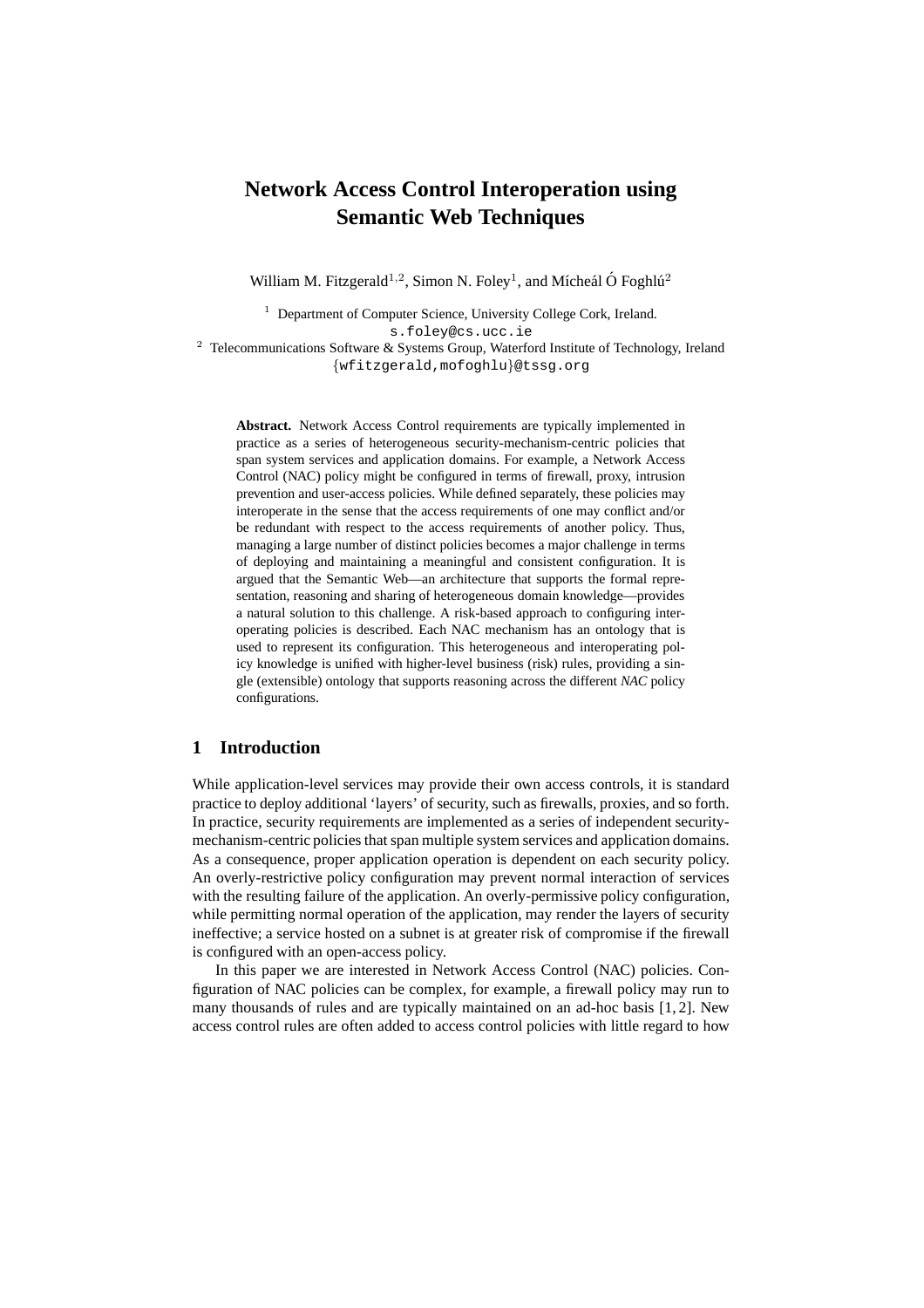they interoperate with existing rules and likely resulting in an overly-restrictive and/or overly-permissive configuration. Similarly, changes to the policy of one NAC mechanism (for example, a firewall) may indirectly impact the intent of a policy of another NAC mechanism (for example, a proxy). The ideal NAC configuration provides for consistent interoperating NAC policies that support valid service traffic, and, preferably, no more and no less.

The vision of the Semantic Web is the ability to express World Wide Web information in a natural and formal language that can be interpreted by intelligent agents, thus permitting them on behalf of the human user to locate, share and integrate information in an automated way. It provides a framework for dynamic, distributed and extensible structured knowledge (ontology) founded on formal logic [3, 4]. An ontology is an explicit specification of a conceptualization using an agreed vocabulary and provides a rich set of constructs to build a more meaningful level of knowledge. Ontologies and their associated reasoners are the building blocks of the Semantic Web initiative.

We argue that the Semantic Web framework provides a natural approach to constructing, reasoning about and managing security policies: a security policy can be regarded as an explicit specification of terminological knowledge regarding security mechanism configuration, that is, an ontology. Separate ontologies can be developed for different security policies that are naturally composable under the open-world assumption, providing a unified view of the enterprise-wide policy configuration. It provides for separation of concerns, whereby security concerns (security policies) and business concerns (business policies) can be separately developed, with reasoning and deployment over their composition. It also means that information about new mechanisms/policies and vulnerabilities can be incorporated as new facts within the existing policy knowledge-base.

This paper describes a risk-based model for NAC policy interoperation. A series of ontologies are developed using *Description Logic* that describe network host-based access-control knowledge at the application-layer and at the systems-layer. Ontologies are described for the Netfilter/iptables firewall [2],TCP-Wrapper [5] and an applicationlevel access policy that reflects high-level business goals.

The contribution of this paper is a NAC policy model ontology, over which, intrapolicy and inter-policy interoperation can be reasoned about. At the individual policy level, one can reason about conflicts within a policy configuration; for example, firewall consistency checking can be performed over the Netfilter ontology. One can also reason across different policies; by combining the firewall ontology with the application-level risk access ontology, one can reason about service reachability and access permissiveness. The resulting model also demonstrates the practical effectiveness of using Semantic Web techniques in constructing, reasoning about and managing security policies.

The paper is organized as follows. Section 2 introduces Description Logic (*DL*) [6]. Section 3 outlines the policy architecture. Individual ontologies for Netfilter, TCP-Wrapper proxy and an application-level access policy are described in Section 4. Section 5 defines a model that is used to represent configuration of a network of systems, services, proxies, and so forth. This model provides the basis for configuration reasoning, which is considered in Section 6.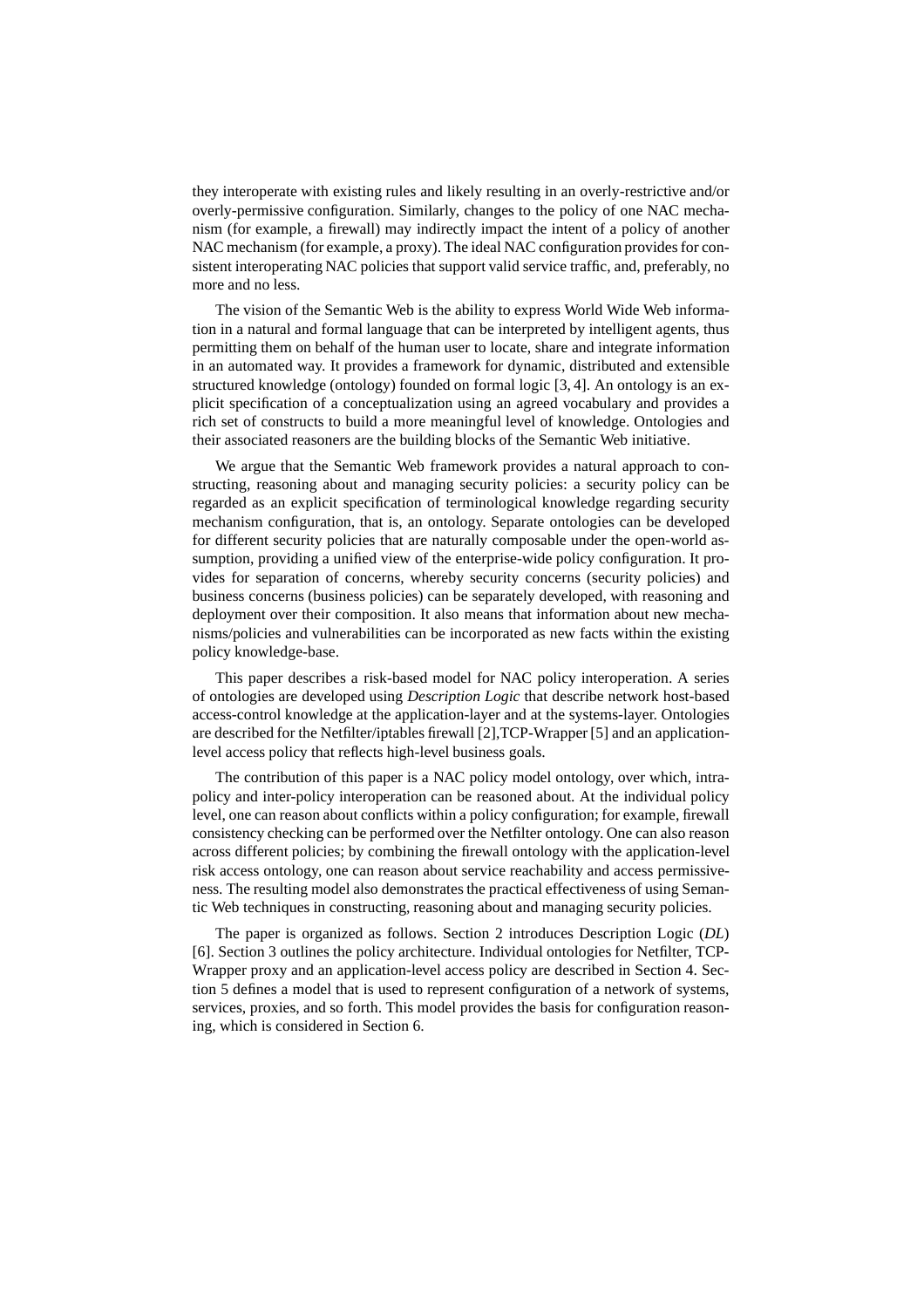# **2 Description Logic & Ontologies**

Description Logic (*DL*) is a family of logic-based formalisms that are well-suited for the representation of and reasoning about terminological (*T-box*) and assertional (*Abox*) knowledge based on the Open World Assumption (OWA) [6, 7]. *DL* represents a decidable portion of first-order logic and forms part of the W3C recommendation for the Semantic Web [4, 8].

*DL* uses classes (concepts) to represent sets of individuals (instances) and properties (roles) to represent binary relations applied to individuals. For example, the *DL* assertion:

Server ⊑Node ⊓

∃hasHost.BusinessService ⊓ ∃hasProtection.ProtectionService

specifies that a server node (class) hosts business services (class) and has (property) a protection service (class) protecting them. Note that properties are conventionally prefixed by "has"; for instance,  $hasHost$ , is the property over the individuals of the class Server (domain) that hosts a business service BusinessService (range).

The Semantic Web Rule Language, (*SWRL*), complements *DL* providing the ability to infer additional information in *DL* ontologies, but at the expense of decidability. *SWRL* rules are Horn-clause like rules written in terms of *DL* concepts, properties and individuals. A *SWRL* rule is composed of an antecedent (body) part and a consequent (head) part, both of which consist of positive conjunctions of atoms [9]. For example, the requirement: *servers hosting ssh based business services protected by a firewall require that firewall to open port 22* is expressed in SWRL as:

 $Server(?n) \wedge hasHost(?n, s) \wedge hasPort(?s, ssh) \wedge hasFirewall(?n, ?f)$  $\rightarrow hasPortOpen(?f, ssh)$ 

# **3 Security Policy Model**

It is considered best practice to secure business critical applications (regardless of their own ability to secure themselves at a service level) using a layered approach, in particular, by employing low-level infrastructure access control (firewalls, intrusion prevention and so forth). Figure 1 provides an abstract policy architecture whereby the elements represent *DL* classes that are defined in later sections and arcs represent relationships between the classes. The architecture provides for three security policies: Netfilter, TCP-Wrapper and a business-risk policy. The Netfilter and TCP-Wrapper policies are explicitly enforced by their underlying mechanisms. Section 6 considers how the overall configuration is reasoned over to determine whether the business-risk policy is upheld.

A network is a collection of systems Nodes that may host Business Services. A service Risk policy defines the risk of allowing particular clients (Client Range) having access to the service. For example, a particular range of IP addresses may be considered high-risk to a mail server due to a large volume of spam messages, while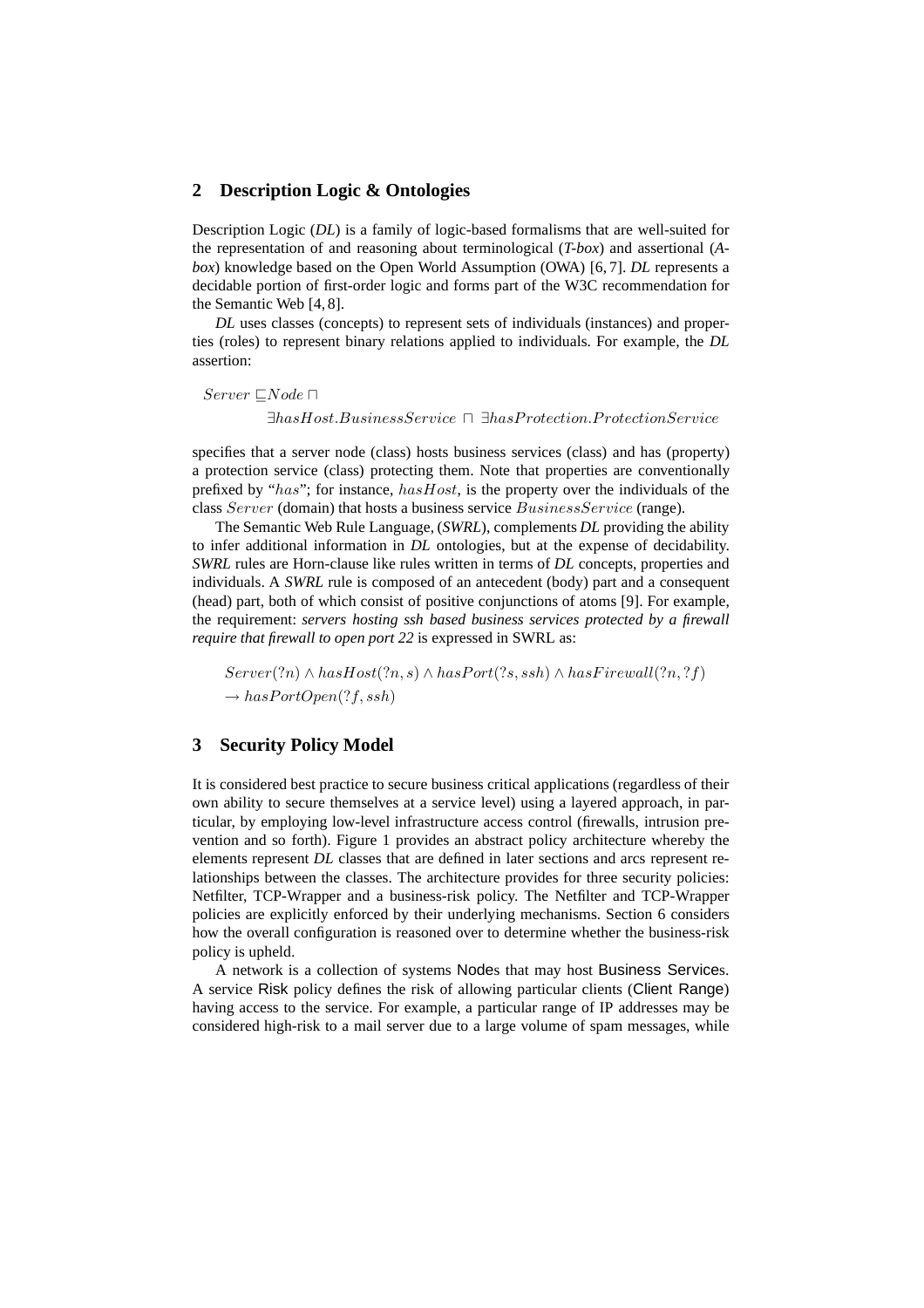

**Fig. 1.** Ontology Policy Architecture

IP addresses with a service agreement are considered low-risk. Each node is deployed with zero or more Protection Service(s) that provide access control mechanisms such as Firewall(s) and Proxy(s). These protection services are configured in terms of a set of Protection Rule(s) that define its Protection Policy. A protection rule, amongst other components, is defined in terms of a range of IP addresses (Client Range) that may be permitted access.

# **4 Security Policy Ontology**

In this section, we develop *DL* ontologies for the model components described in the previous section. Note that due to space reasons, we provide only fragments of the *DL* model. Complete *DL* definitions, for example; disjoint axioms, data type properties or closure axioms are typically not included. The complete *DL* model has been coded in the W3C Semantic Web languages (*OWL-DL* and *SWRL*) using the Protégé IDE [10].

### **4.1 System Ontology**

Class Node represents the set of system nodes. Nodes host business and protection services and are connected to each other  $(hasConnectionTo)$  to form a network.

Node ⊑ ∃ hasConnectionTo.Node ⊓ ∀hasProtection.ProtectionService ⊓ ∀hasHost.BusinessService ⊓ . . .

For example, a Node instance node2 hosting business service bs1 that is connected to a gateway node, (node1) and is also protected by various access control service mechanisms namely a gateway firewall ( $fwd$ ), a local firewall ( $fwd$ ) and a local proxy (proxy2) is illustrated in the following expression. Note, atomic individuals are written in a typewriter font, while inferred individuals are given in an *italic* font.

Node(node2) ←hasConnectionTo.(node2, node1) ⊓ hasHost.(node2, bs1)⊓ hasProtection.(node2, (fw1, fw2, proxy2))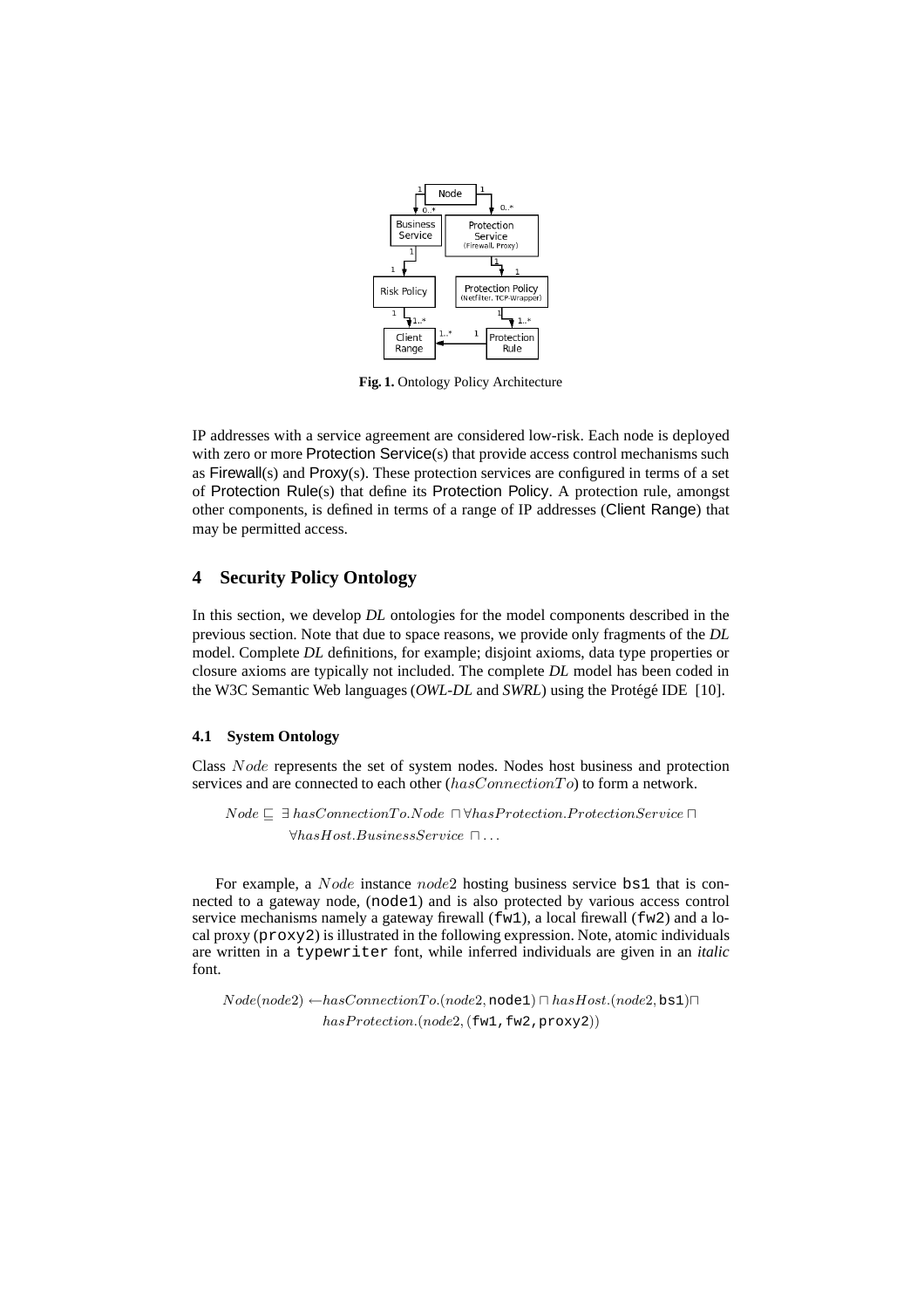The BusinessService class represents the set of business services deployed to nodes within the network.

BusinessService  $\sqsubseteq$  Service  $\sqcap \exists hasDeployedTo.Node \sqcap ...$ 

The class of services, Service is a business service or a protection service.

ProtectionService, BusinessService ⊑ Service

Access control based services (for example, TCP-Wrapper, Netfilter) are subclasses of ProtectionService, where membership of these classes requires protection of at least one node.

ProxyService, FirewallService ⊑ ProtectionService ⊓ ∃isProtectionOf.Node

# **4.2 Risk Policy Ontology**

*Security Confidence.* Every node has a security confidence; (high, medium and low), that indicates the degree to which the services that it hosts are protected.

*Node*  $\sqsubset \exists_{=1}$ *hasAssurance.SecurityConfidence* 

Thus a Node individual must also have a hasAssurance relationship to an individual of  $SecurityConfidence$ . This value could be based on an assessment of security of the node itself (for example, Unix or Security Enhanced Linux), the subnet it resides in, and/or the protection services that it hosts. Incorporating the property has Assurance. (node2, high) into the same individual node2 described earlier indicates that the high security assurance reflects that node2 has multiple and combined protection by various access control mechanisms namely a gateway firewall (fw1), a local firewall (fw2) and a local proxy (proxy2).

Each business service has a minimum security confidence requirement for any node on which it is hosted and is defined in the business service definition as:

BusinessService  $\Box \exists_{=1}$ hasAssurReq.SecurityConfidence

*Risk Metric.* Each business service has associated risks (has Risk) of permitting clients (IP address) access to the service. Ideally the sum of the associated risks should not be greater than the maximum acceptatble risk threshold (hasRiskThreshold).

BusinessService  $\Box$  ∃hasRisk.RiskPolicy  $\Box$   $\exists_{=1}$ hasRiskThreshold.Float  $\Box$  ....

While a service will have clients with which it has service agreements (risk value of zero), there can be scenarios where it is expedient to tolerate potential service access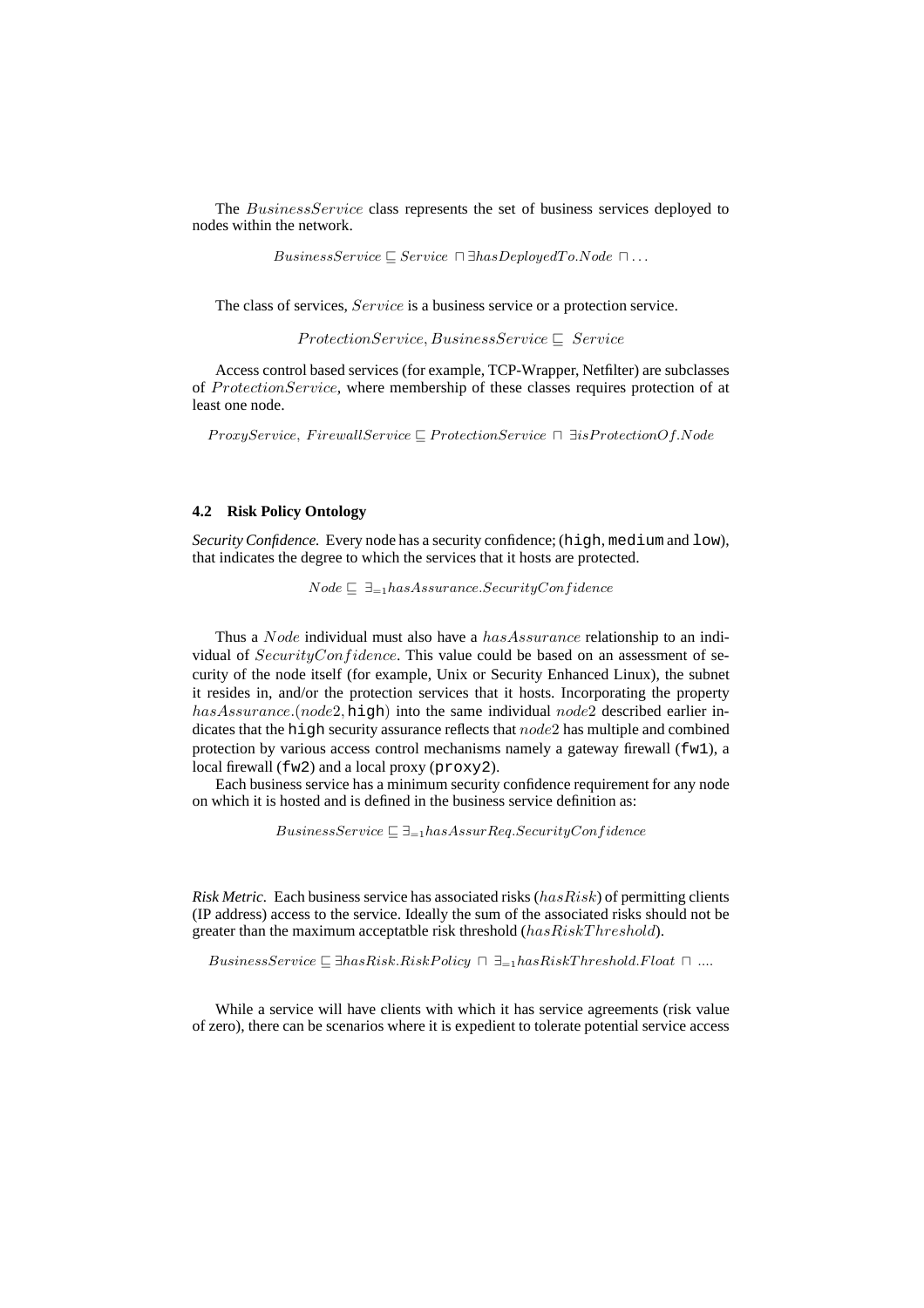from other client/sources  $hasRisk.RiskPolicy$ , (notwithstanding the service's internal access controls). For example, it might be considered low to moderate-risk for a mail service to accept packets from addresses that are believed to be spam sources, while accepting packets from addresses that have been blacklisted as botnet sources is considered high risk. The service risk threshold reflects an business/security trade-off decision. Section 6.1 considers how a configuration is tested against this measure.

RiskPolicy ⊑∃hasRiskIPStartRange.Integer ⊓ ∃hasRiskIPEndRange.Integer ⊓ ∃hasRiskV alue.Float ⊓ ...

### **4.3 Netfilter Firewall Ontology**

Netfilter is a framework that enables packet filtering, network address translation (NAT) and packet mangling. As a firewall, it is both a stateful and stateless packet filter that is characterised by a sequence of firewall decisions against which all packets traversing the firewall are filtered. Each firewall decision takes the form of a series of conditions representing packet attributes that must be met in order for that decision to be applicable, with a consequent action for the matching packet (accept, drop, log and so forth). An in-depth description for the Linux Netfilter ontology is given in [11].

Netfilter requires the specification of a *table* (filter, NAT or mangle), a *chain*, the accompanying decision *condition* details and an associated *target* outcome. A table is a set of chains and it defines the global context, while chains define the local context within a table. Our research focuses on the firewalling aspects of Netfilter and hence our current model only incorporates the filter table attributes. A chain is a set of firewall decisions and those decisions in a chain are applied to the context defined both by the chain itself and the particular table. A Netfilter firewall decision is composed of exactly one chain, one or more condition filters and a single permission target. This is expressed as the *DL* assertion:

 $NamedFirewallPolicy \equiv NetfilterFirewall \sqcap \exists_{=1} hasChain. Chain \sqcap$  $\exists_{\geq 1}$ hasCondition.Filter  $\Box$   $\exists_{=1}$ hasTarget.Target

The Netfilter/iptables decision that accepts incoming ssh requests from a trusted client IP address  $4.3.2.1$  to a protected server  $(1.2.3.4)$  is written as:

iptables -t filter -A INPUT -s 4.3.2.1 -d 1.2.3.4 -p tcp --dport 22 -j ACCEPT

This decision is represented in our ontology by an individual  $id$  such that,

NamedFirewallPolicy(id) ←hasChain(id, inputChain)⊓

 $hasSrcIP(id, ip4.3.2.1) \sqcap hasDstIP(id, ip1.2.3.4) \sqcap$ hasProtocol(id, tcp) ⊓ hasDstPort(id, portSSH)⊓  $hasTarget(id, \text{acceptTarget})$ 

Note that the low-level facts of a firewall configuration are presented as individuals rather than classes on the basis that they are atomic and will not be further decomposed. Using instances (rather than subclasses) allows subsequent reasoning of collections of firewall decisions using *SWRL*, as outlined in [11].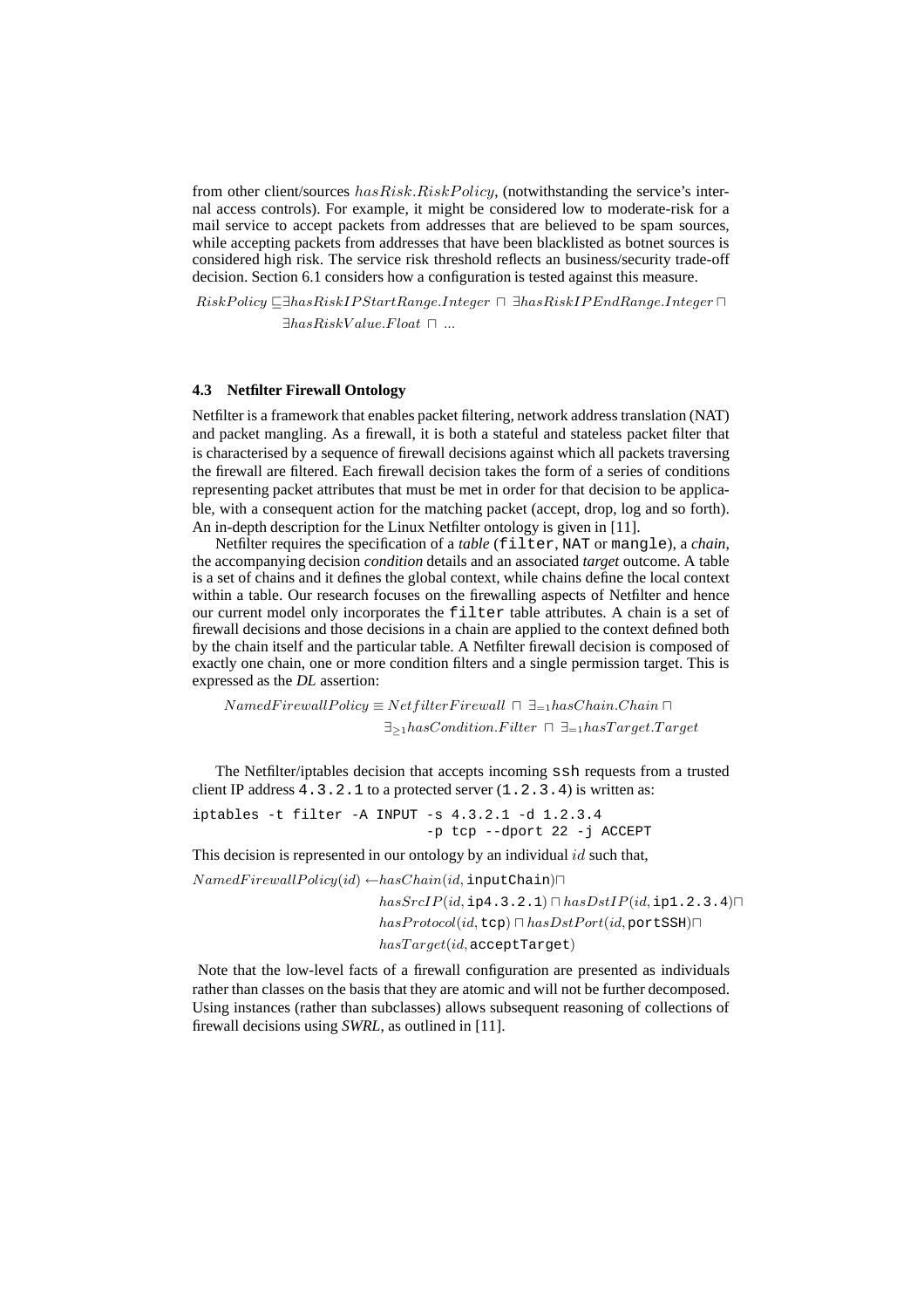#### **4.4 TCP-Wrapper Proxy Ontology**

The Linux/Unix-based TCP-Wrapper service is a host-based transport layer proxy that provisions network access control to local daemons spawned by the Internet services daemon (*inetd*). Under typical circumstances Linux environments use a super server (*inetd*) to invoke TCP/IP based network services, for example the ssh service. Instead of invoking the ssh daemon directly the *inetd* daemon will invoke the TCP-Wrapper daemon. The TCP-Wrapper proxy will permit or deny access to the requested service daemons it protects based on the requesting client (for e.g. an IP address) as ascertained from the *inetd* network connection. If a decision has concluded with a permit action then the TCP-Wrapper proxy shall invoke the appropriate service daemon.

A TCP-Wrapper policy—a set access control rules to protect host-based services is specified in terms of access control files *hosts.allow* and *hosts.deny*. Recent versions allow the access-controls to be specified in a single file. Like firewall decisions, the ordering of decisions is vital, thus once a decision has been matched no further decisions are processed. A TCP-Wrapper decision at its simplest level can be described as having the following components; one or more service daemons, one or more requesting client and a exactly one permission target and is represented by the following *DL* assertion:

NamedTCPDPolicy  $\equiv$  TCPW rapperDomain  $\Box$ <sub>21</sub>hasDaemon.DaemonFilter  $\Box$  $\exists_{\geq 1}$ hasTCPDClient.ClientFilter  $\Box$   $\exists_{=1}$ hasAction.Action

A TCP-Wrapper decision twd, (an individual of  $NamedTCPDPolicy)$ ) that states a trusted client IP address is permitted access to the protected ssh daemon is represented by the following:

 $NamedTCPDPolicy(twd) \leftarrow hasDaemon.(twd, sshD)□$ hasTCPDClient(twd, ip4.3.2.1) ⊓ hasAction(twd, allow)

The corresponding TCP-Wrapper syntax detailing the access control of the previous knowledge base individual  $twd$  is written as:

sshd: 4.3.2.1 : ALLOW

### **5 Systems Configuration**

This section defines a model that represents network configuration. Intuitively, a configuration is a collection of nodes, services, proxies, etc. and their relationships, and are represented as collections of instances from the ontologies.

A small to medium enterprise network environment typically deploys a gateway firewall as the initial step in provisioning access control and a succession of locally hosted access control mechanisms may follow. Figure 2 illustrates an example of a network access control architecture whereby internal nodes hosting business applications are protected by low-level infrastructure namely a gateway firewall and may also be further protected by a local firewall and/or local proxy deployed on those same nodes. *SWRL* rules and queries can be defined to infer and discover facts about the current systems policy configurations within the network. For example, assuming that nodes  $?n$ and business services ?b have been assigned security confidence levels (by instantiating the hasAssurance and hasAssurReq properties) we can reason over the knowledge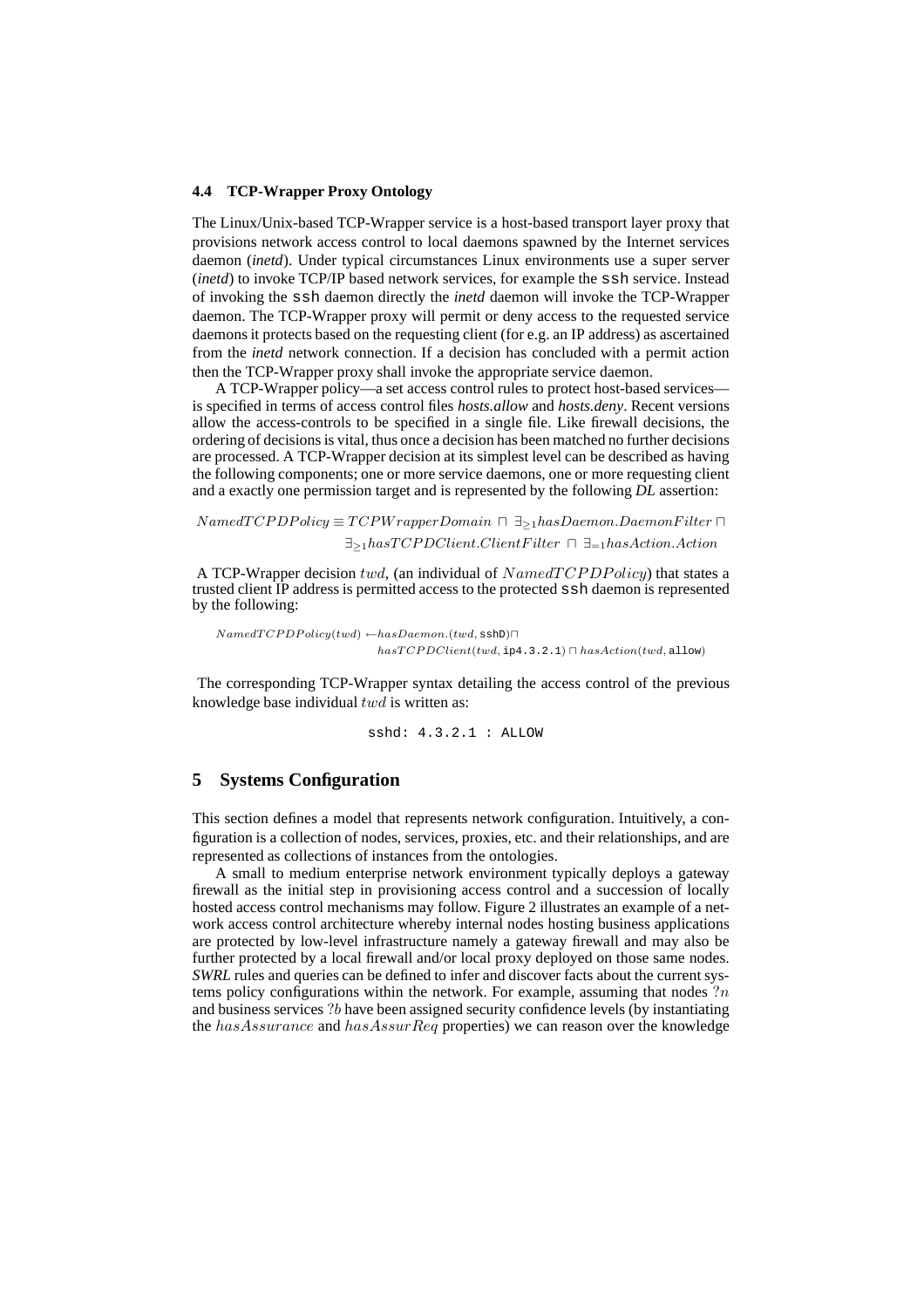

**Fig. 2.** Example SME Access Control Architecture

base to find suitable nodes on which to host services, that is a hosts confidence is sufficient for the services it may host.

 $Node(?n) \wedge BusinessService(?b) \wedge hasAssurance(?n, ?a) \wedge hasAssurface(Q'b, ?br) \wedge$ hasSecureConfidenceV alue(?a, ?nrate) ∧ hasSecureConfidenceV alue(?br, ?brate) ∧  $swrlb: less ThanOrEqual(?brate, ?arate) \rightarrow hasDeplogedTo(?b, ?a)$ 

# **6 Policy Analysis**

#### **6.1 Risk Policy**

The ideal security policy configuration is one that is *aligned* with the business service that is, it permits only valid service traffic, and, no more and no less. The following example of a risk-based inter-policy query, tests whether the aggregate risk from clients that are permitted (by the protection services) to reach a service exceeds the risk threshold specified by the service.

 $BusinessService(?b) \wedge RiskThreshold(?r) \wedge hasRiskThreshold(?b, ?max) \wedge$ hasRiskIPStartRange(?r,?iprs) ∧ hasRiskIPEndRange(?r, ?ipre) ∧  $hasRiskValue(?r, ?v) \wedge hasProjectiveProxyDecision(?b, ?t) \wedge hasRisk(?b, ?r) \wedge$ hasSrcIPStartRange(?t,?sip) ∧ hasSrcIPEndRange(?t, ?eip) ∧  $ipAddress(?sip, ?x) \wedge ipAddress(?eip, ?y) \wedge swrb : greater ThanOrEqual(?iprs, ?x) \wedge$  $swrlb: lessThanOrEqual(?ipre, ?y) \rightarrow sqwrl: select(?max) \land sqwrl: sum(?v)$ 

This compares the ranges of clients made visible by the proxy decisions  $(hasProtectiveProxyDecision(?b, ?t))$  with the associated risks of each client range. Should the sum (sqwrl: sum) of individual risks be greater than the maximum acceptable risk threshold then that service is not protected sufficiently by its host TCP-Wrapper proxy policy.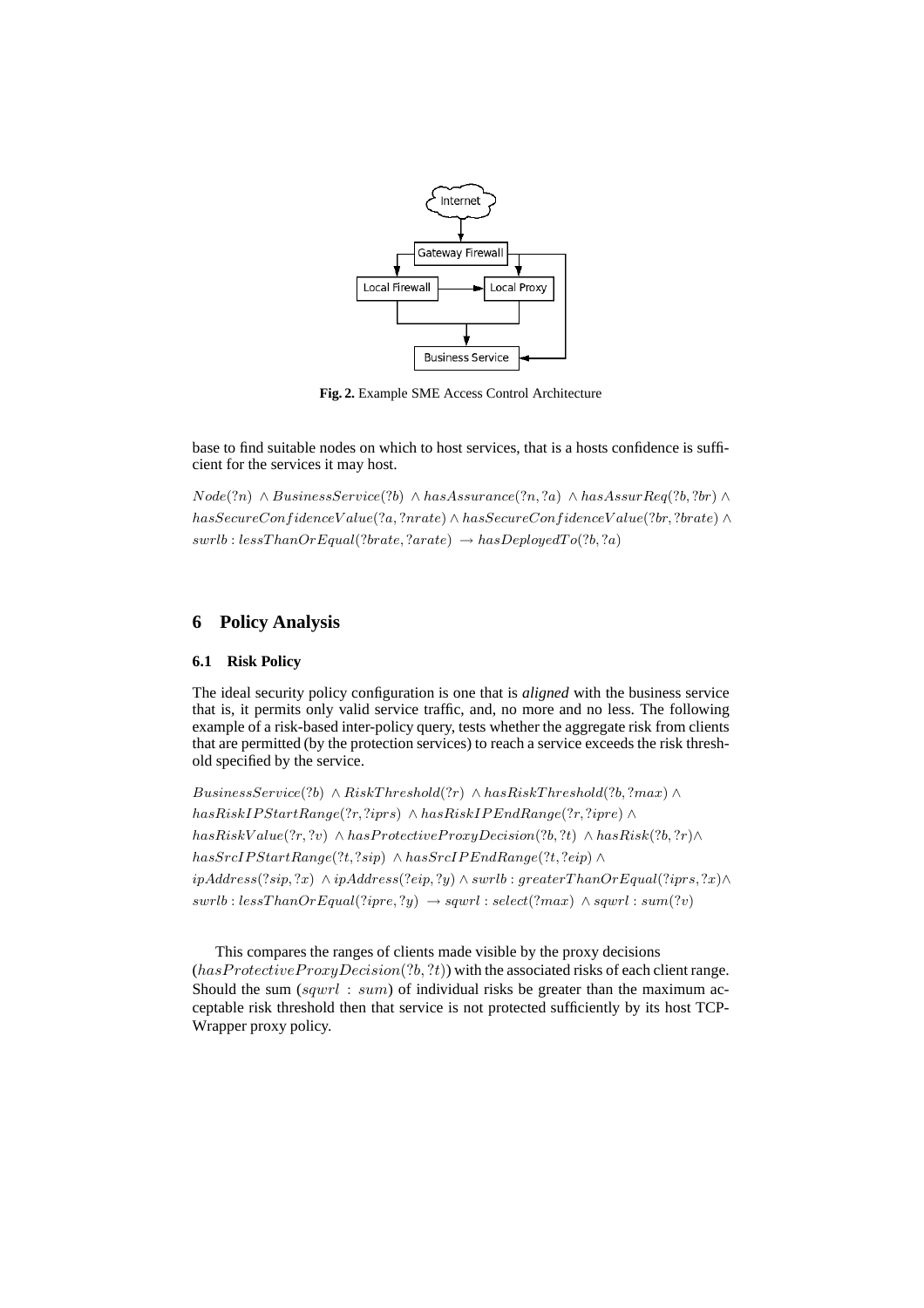#### **6.2 Policy Conflict Detection**

Al-shaer et. al. [1] classify firewall conflicts into four categories: redundancy, shadowing, correlation and generalisation. Due to page constraints, we focus our attention to intra-firewall policy conflicts detected using *SWRL* rules applied across the *DL* knowledge base. Note for reasons of space, we do not consider all four conflict categories in this paper, however they are modeled withinin our ontology. Table 1 provides a fragment of a Linux Netfilter firewall access control configuration.

Decision Chain Src IP Src Port Dst IP Dst Port State Action Conflict 1 Forward \*.\*.\*.\* | any | 192.168.1.2 80 | Drop 2 Forward 192.168.1.6 any 192.168.1.2 80 Accept Shadowed by (1) 3 Output 192.168.1.1 any 10.37.2.\* 21 Rel Drop 4 Output 192.168.1.1 any 10.37.2.\* 22 Est Drop 5 Output 192.168.1.1 any 10.37.2.3 21,22 Rel, Est Accept Shadowed by (3,4)

**Table 1.** Firewall Decision Policy Example Extract

*Shadowing.* In general, firewall decisions are activated in sequence starting at decision 1. A shadowed decision is one that is never activated due to previous decisions filtering the same kinds of packets but those decisions having different target actions. Table 1, illustrates that Decision 2 is shadowed by Decision 1. Since Decision 2 is never activated, intended http traffic from a specific host is not permitted.

*SWRL* rules detect conflicts within a firewall configuration. For example, the following 'partial' *SWRL* rule provides a list of tuples  $x \mapsto y$ , where x is a decision and  $y$  is the decision that shadows  $x$ . When executed against the knowledge in Table 1 it returns tuples  $2 \mapsto 1$ .

```
FW1(?fwrule1) \wedge FW1(?fwrule2) \wedgedecisionOrder(?fwrule1, ?order1) ∧ decisionOrder(?fwrule2, ?order2) ∧
hasSrcIP StartRange(?fwrule1, ?ip1start) ∧ hasSrcIP EndRange(?fwrule1, ?ip1end) ∧
hasSrcIP StartRange(?fwrule2, ?ip2start) ∧ hasSrcIP EndRange(?fwrule2, ?ip2end) ∧
ipAddress(?ip1start, ?ip1s) ∧ ipAddress(?ip1end, ?ip1e) ∧
ipAddress(?ip2start, ?ip2s) ∧ ipAddress(?ip2end, ?ip2e) ∧
hasDstP ortStartRange(?fwrule1, ?dst1ps) ∧ hasDstP ortEndRange(?fwrule1, ?dst1pe) ∧
hasDstP ortStartRange(?fwrule2, ?dst2ps) ∧ hasDstP ortEndRange(?fwrule2, ?dst2pe) ∧
portNumber(?dst1ps, ?dst1ns) ∧ portNumber(?dst1pe, ?dst1ne) ∧
\label{eq:opt1} portNumber('dst2ps, ?dst2ns) \ \wedge \ portNumber('dst2pe, ?dst2ne) \ \wedgehasTarget({?fwrule1, ?tar1}) \wedge hasTarget({?fwrule2, ?tar2}) \wedgedifferentF rom(?fwrule1, ?fwrule2) ∧
swrlb : greaterThanOrEqual(?order2, ?order1) ∧ swrlb : lessThanOrEqual(?ip1s, ?ip2s) ∧
swrlb : greaterT hanOrEqual(?ip1e, ?ip2e) ∧ swrlb : lessThanOrEqual(?dst1ns, ?dst2ns) ∧
swrlb : greaterT hanOrEqual(?dst1ne, ?dst2ne) ∧
\ldots \rightarrow sqwrl : select(?fwrule1, ?fwrule2)
```
Our DL model not only detects pair-wise conflicts between two firewall decisions (like the approach taken by [1]) but it can readily detect the conjunctions of partial conflicts in a set-wise fashion that may occur across multiple decisions in regard to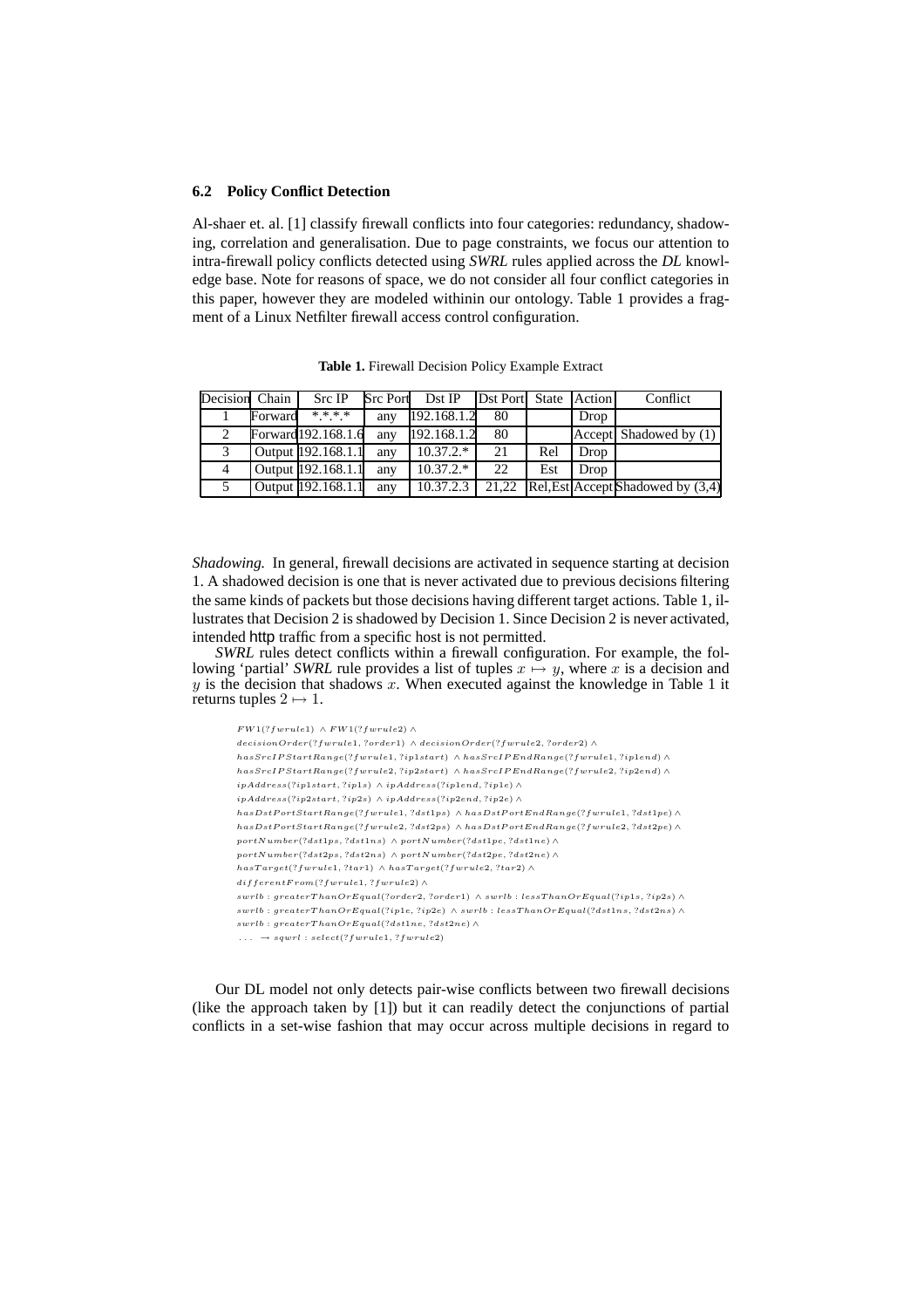a specified decision being analysed. For example, Decisions 3-5 of Table 1 captures the filtering of stateful outward ftp and ssh traffic of the firewall itself towards the 10.37.2.\* subnet and 10.37.3.3 node respectively whereby connections are Related or Established. Our model can capture that Decision 5 is 'partially shadowed' by the conjunction of a number of individual proceeding decisions namely  $3 \& 4$  (ports and state).

The same techniques of intra-policy conflict detection are applicable to TCP Wrapper proxy policies. A risk-based inter-policy analysis was discussed in Section 6.1. Inter-policy conflict detection between firewall and proxy configurations to analyze how one may impact on the other can also be reasoned over within the knowledge base by the previous conflict categorisation methods. While individual configurations may be conflict free their interoperation may not be, for example; a netfilter firewall decision may unintentionally 'shadow' an intended TCP-Wrapper decsion.

# **7 Related Research**

An ontology-based model that can be used to (binary) test the safety of an individual firewall policy with respect to a Semantic Web application policy is described in [11]. This paper builds on the results of [11] by considering how interoperation of multiple NAC policies (involving multiple firewalls and proxies) are influenced by more general network service requirements. With this extended model, it is possible to analyze configurations for intra- & inter-policy conflicts, and to also search for suitable configurations based on partial configuration knowledge. Furthermore, the risk-metric provides a quantitative approach to aligning NAC policy to service requirements.

Previous research in relation to applying ontologies to the security domain had primarily focused on security classifications and tended to go no further than providing abstract taxonomy's [12, 13]. However, our research provides, in conjunction with providing an explicit specification and basic *DL* reasoning from a taxonomy perspective, inferences at a lower level of granularity. Thus, low-level facts of a NAC configuration are presented as individuals rather than classes on the basis that they are atomic and will not be further decomposed. Using instances (rather than subclasses) allows subsequent reasoning of collections of NAC configuration policies using *SWRL* to extend the expressive capabilities of *DL*. Policy specific languages such as KAoS utilize the Semantic Web approach [14]. However, these languages tend to have a number of short comings, for example, KAoS's dependence on Deontic Logic unlike *SWRL* [15]. SWRL provides a more generic form of expression with its horn-like rules that can represent varying degrees of policy configuration (enforcement, conflict analysis), business rules, risk metrics and so forth.

Due to the complexity of NAC policy configurations, being able to perform configuration analysis can greatly improve network configuration management issues. For example, a number of approaches have been proposed for the formal analysis of firewalls [16–20]. For example, model-checking techniques [16, 19] are used to test that a configuration of firewalls uphold a global routing policy that restricts certain data to certain sub-nets. In [18] constraint programming is used as an approach to finding suitable firewall rules from higher level policy constraints. The focus in these approaches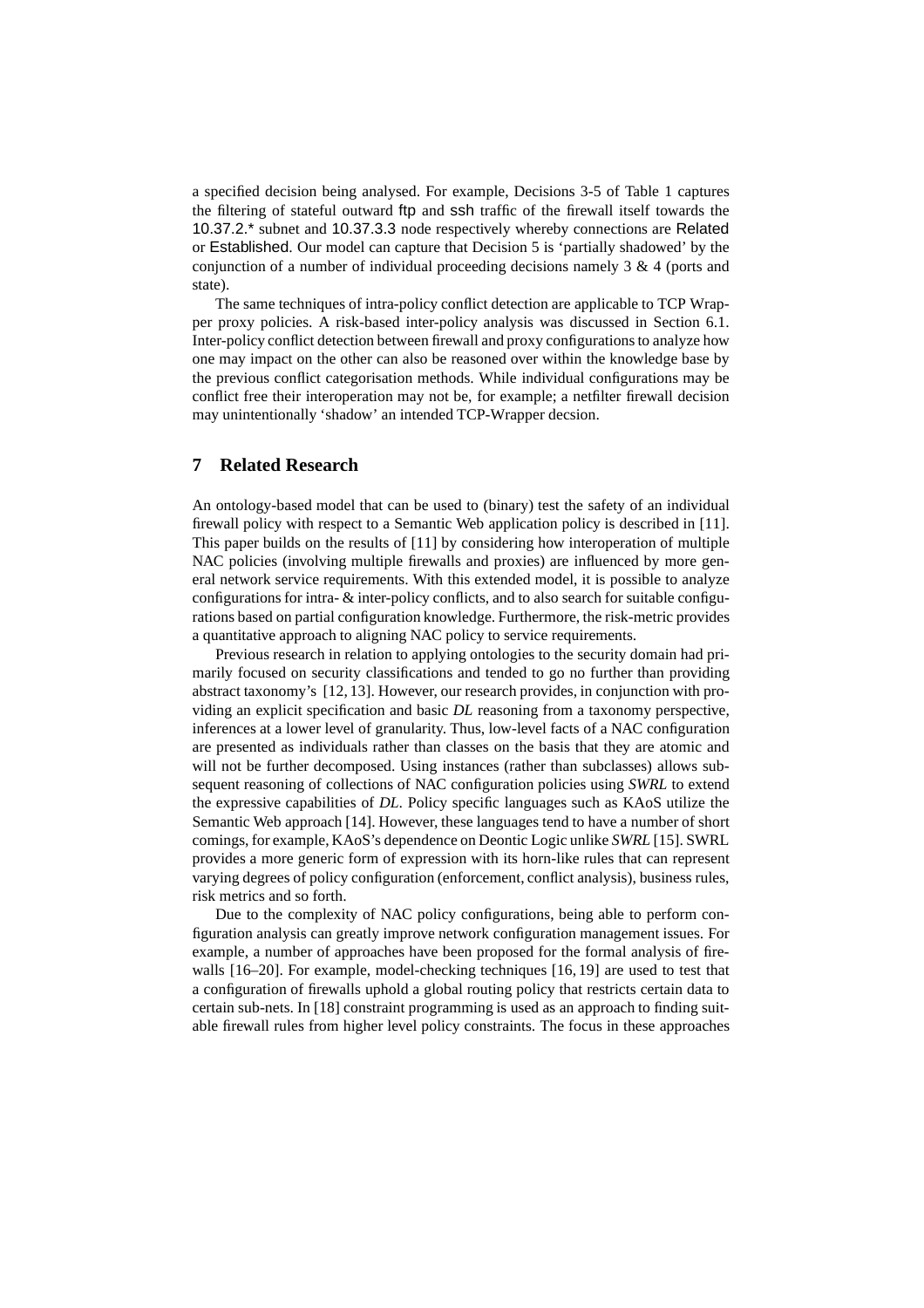is more on analyzing that firewall rules uphold particular 'correctness' properties, or on synthesising firewall rules from specified 'correctness' properties. While this notion of 'correctness' does, in effect, provide semantics for firewall configuration under a limited number of a priori properties, it is not intended to provide a framework for general knowledge representation about firewalls. The *DL & SWRL* approach, while not as expressive as the logics that underlay [16–20], is intended to allow the knowledge base to be extended and managed in general.

The policy conflict detection aspects of this paper focus on the issues of firewall conflicts classified by [1] as an example. Al-Shaer's research provides a filtering decision tree approach to discover and generate an effective and anomaly-free firewall policy decisions [1, 21]. However, we argue that the practicalities of the Semantic Web approach outlined in this paper greatly extends the research of [1] and other such related research. Utilising this approach provisions the expressive semantics to interpret not just firewall configurations but those of NAC's in general in a much more diverse and expressive way. The provision of reasoning, in particular within the context of OWA, provides our model with flexibility and extendability of incorporating new knowledge.

# **8 Discussion & Conclusion**

This paper outlined an approach to using a DL constrained ontology to construct, reason about and manage NAC policy configurations. We demonstrated how NAC policies (for example; Netfilter, TCP-Wrapper and business-level risk policies) could be represented using Semantic Web techniques. The effectiveness of an access control policy may be limited or compromised by poor configuration and management of policy decisions. The paper describes how reasoning facilitated access control (inter-policy & intra-policy) interoperability and measured the level of risk between protection policies and higher-level business goals. Further investigation is required, for example, extending the risk metric model, scalability issues and how this work might be used in practice.

Typical errors in a security policy configuration range from invalid syntax and inappropriate decision ordering to errors resulting from comprehending the configuration given its scale and complexity. This paper illustrated how Semantic Web techniques could be employed to resolve policy conflicts (Section 6.2).

Future research will investigate developing a prototype autonomic architecture that is based on this ontology and reasoning framework. Existing Semantic Web techniques can be used to provide an agent-based approach to deploying and maintaining security policy configurations in a automated/autonomic manner. Semantic NAC agents are responsible for managing the configuration of access controls (firewalls, proxies, IDS's and so forth). These semantic agents negotiate NAC settings that are constrained by the current knowledge base, which is in turn controlled by the NAC agents and other application agents, managing for example, the business rules. The knowledge base is controlled by adding or deleting facts based on new knowledge and inferences by the agents. For example, a business agent informs a firewall agent of a new service offering whereby the firewall agent must reconfigure (new facts) to enable access.

*Acknowledgements.* This research has been funded by SFI Autonomic Management of Communications Networks and Services PI Cluster Award: 04/IN3/I404C.